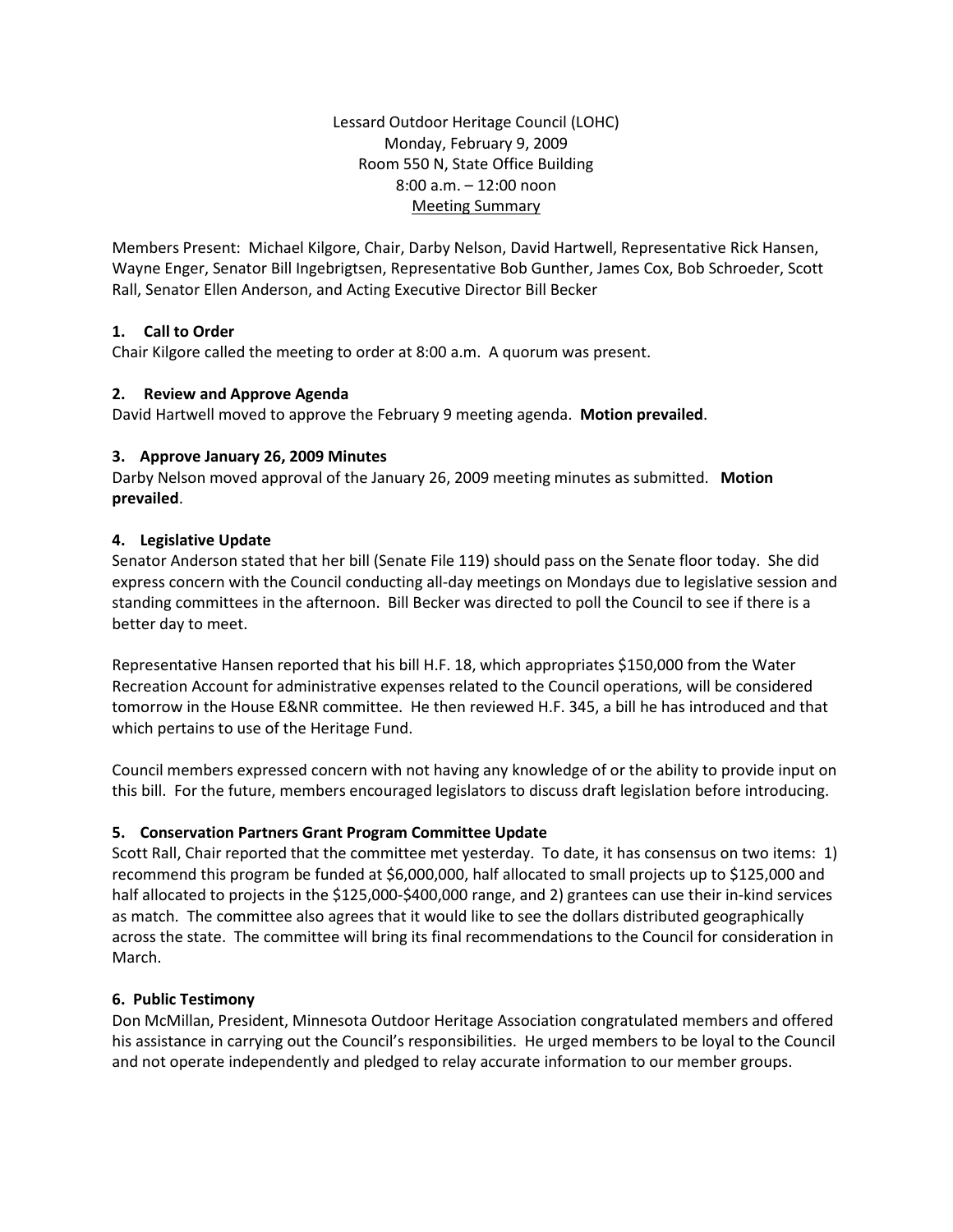Kevin Ausland, Minnesota Deer Hunters Association asked the Council to consider the needs of wildlife for habitat such as thermal cover, food plots sources, etc. when giving consideration to prairie proposals.

Willard Barnett, representing Capable Partners expressed his support for a project that the Council will consider that would purchase a parcel of land near a WMA that would accommodate hunting for disabled hunters.

## **7. Legislative Audits and Outside Audits**

Jim Nobles, Legislative Auditor and Cecile Ferkul, Deputy Legislative Auditor provided advice to the Council on administering the LOHC funds. The Auditor's Office recommends being proactive with respect to the state auditing requirements for organizations that receive state dollars and establishing expectations for reporting how the dollars were spent. The Legislative Auditor is available to assist with reviewing/defining the Council's fiscal accountability plan.

### **8. Council Recommendation Process Discussion**

Bill Becker reviewed the Council's process and schedule for developing FY 2010 appropriation recommendations from the Outdoor Heritage Fund. Each member was asked to sign/file a conflict of interest form for the day's hearing. It was noted that the general ground rule for voting will mean a majority vote of the eligible LOHC members, not the entirety.

It was noted that Council members should reserve March 30 on their calendar as an added meeting date if it is needed to conclude work prior to the April 1 deadline.

Mr. Schroeder acknowledged that the Council has a constitutional obligation to only consider projects that will supplement not replace customary or regular funding. Thus, for today's meeting, the Council will assume that the projects presented are consistent with the constitution.

At 9:55 a.m., Rep. Hansen moved to excuse Senators Anderson and Ingebrigtsen for session. **Motion prevailed**.

David Hartwell declared a conflict of interest with respect to the Belwin Conservancy proposal being considered today.

### **Prairie Protection, Enhancement, and Restoration in Minnesota (Collaborative Presentation)**

Tom Landwehr, Assistant State Director, The Nature Conservancy presented an overview of the process used to develop a portfolio of high priority projects that present measurable, on the ground conservation activities. He then introduced each of the partners as they came forward to present their proposal.

# *Following is a brief description of each proposal as presented and any requests for additional information as identified by Council members. For more detail on each proposal, please go to the LOHC website.*

#1. Larry Gillette, Wildlife Manager, Three Rivers Park District stated its proposal for \$2,200,000 to purchase 100 acres of upland habitat and restore to native prairie in the Murphy Hanrehan Park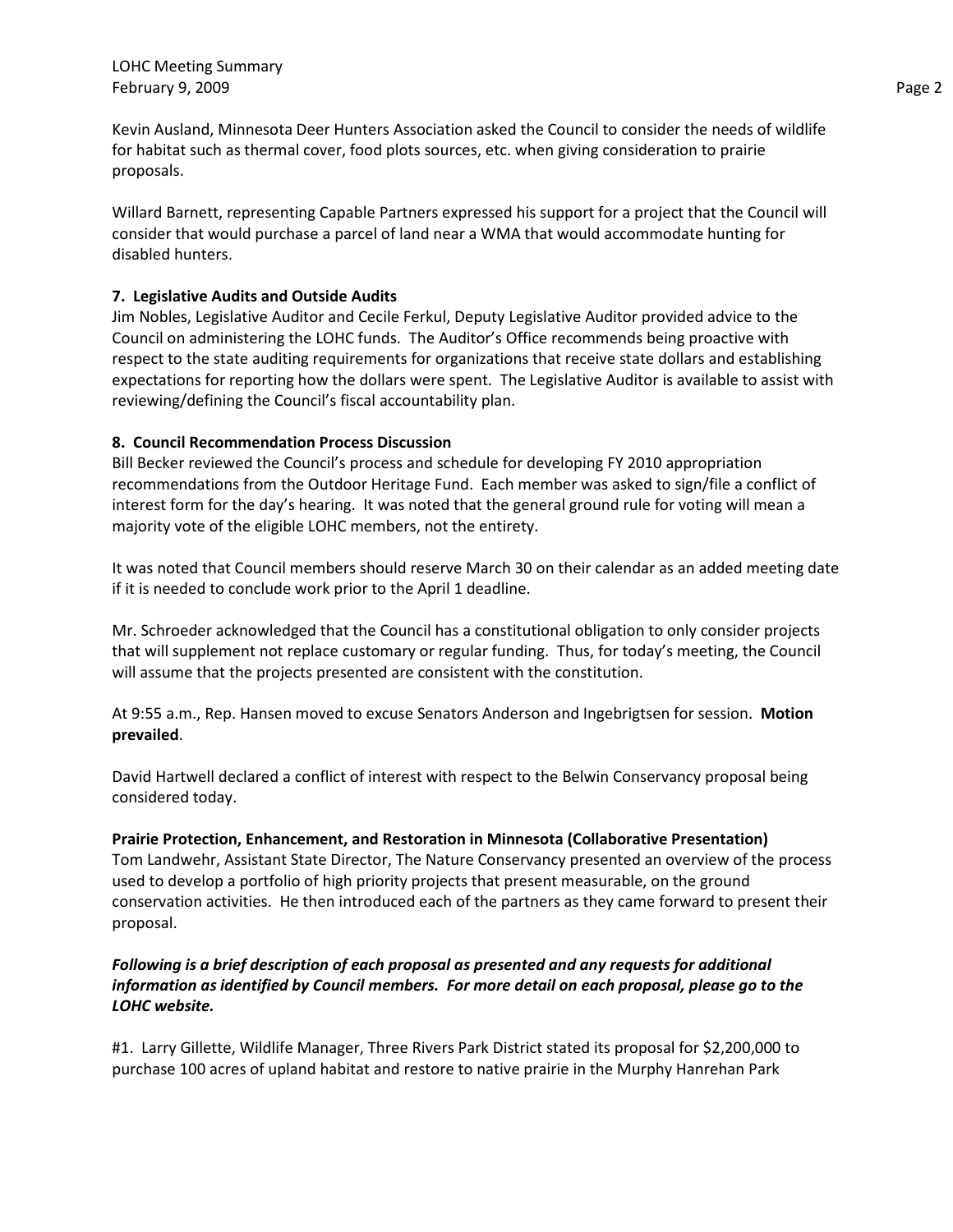Reserve. The parcel is for sale now and would complement 400 acres of restored prairie just to the east in the park reserve.

It was noted that Three Rivers Park District should consider presenting this proposal to the legislature for appropriation from the Parks and Trails fund.

#2. Wayne Ostlie, Great River Greening stated its proposal for \$1,700,000 to acquire fee title and conservation easements on 500-1000 acres of private land within and buffering priority oak savanna complexes in the Sand Plains.

### Follow-up questions from Council:

What are you going to do to ensure the procurement of the easements? Do they have money in perpetuity to manage over time? Please provide a list of who's going to get what and do what and clarify the proposed budget.

#3. Brad Cobb, Green Corridor Legacy Program stated its proposal for \$4,800,000 is to acquire 1200 acres of fee simple title (large block acquisitions for expansion of current public lands) from willing and supportive landowners in several southeastern Minnesota counties. We've targeted six parcels, but it could be as few as three.

### Question from Council:

Please provide information on how you would get the restoration work completed if LOHC funds were not available?

#4, Jim Leach, Refuge Manager, US Fish & Wildlife Service stated its proposal for \$2,000,000 to protect approximately 650 acres of native prairie through fee title acquisition or 2000 acres through the purchase of habitat easements or a combination of both fee title and easement acquisition in the Northern Tallgrass Prairie National Wildlife Refuge in western Minnesota.

At 11:10 a.m., Chair Kilgore noted that Senator Anderson rejoined the Council meeting. She commented that her legislation appropriating funds for Council business passed the Senate.

### Question from Council:

Mr. Leach was asked to provide more detail on the formula that is used to establish the federal revenue sharing for federal land holdings in Minnesota.

#5. Jane Prohaska, Executive Director, Minnesota Land Trust stated its proposal for \$690,000 to acquire four to six conservation easements on 300-500 acres of properties with native prairie, oak savanna and grasslands in the bluffland areas of the state. This proposal is time sensitive relative to the ability for the landowners to maximize the tax benefits available until the end of the fiscal year.

#6. Bob McGillivray, The Trust for Public Land, stated its proposal for \$800,000 for acquisition of 200 acres dominated by grassland in Olmstead County that would be protected as a wildlife management area. The willing seller has already sold 500 acres at a significant discount and there is a window of opportunity to purchase this additional 200 acres, again at a significant discount. The needed restoration for this parcel is high on DNR's priority list.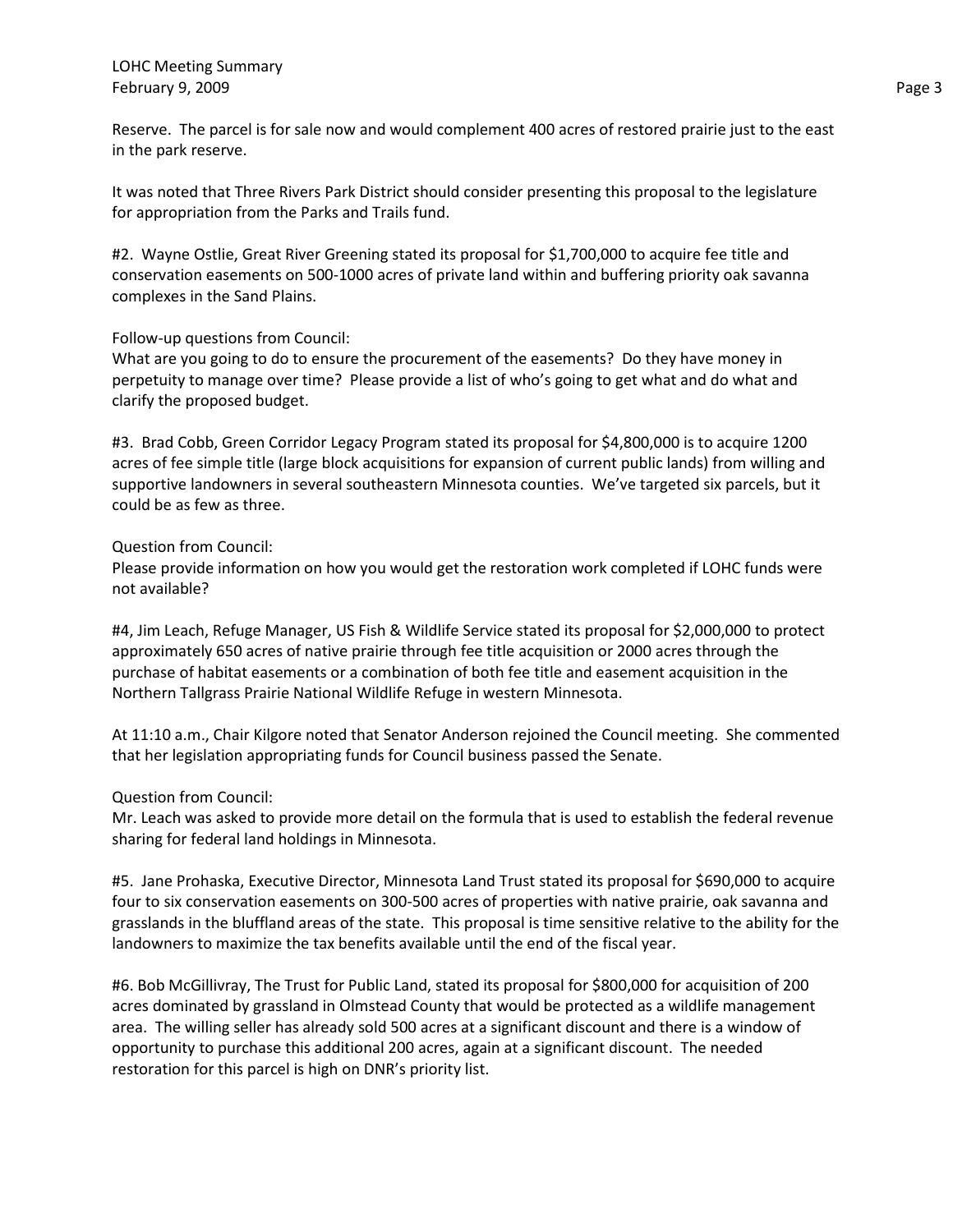#7, 17 & 18. Matt Holland, Pheasants Forever presented three proposals. The first is for \$3,000,000 to protect and initially restore 1,200 acres of grassland and associated wetland, riparian and other habitat through fee-title purchase to donate as state wildlife management areas. The second proposal is for \$200,000 to complete initial restoration of 950 acres of grassland and associated wetland, riparian or other habitat. PF has identified 1,100 acres for grassland restoration in eight counties. The third proposal is for \$800,000 to enhance or manage 3,250 acres of grassland habitat with vendors on permanently protected lands. PF has identified over 5,300 acres for grassland enhancement in 13 counties.

#### Question from Council:

Please clarify whether this enhancement work could be contracted out, rather than purchasing equipment.

#8. John VonDeLinde, Hennepin County Parks Director of Parks and Recreation stated its proposal for \$3,800,000 (Phase 1) to purchase 550 acres along the Rum River and Cedar Creek. This acquisition would make an excellent conservation area for fishing on the Rum River and Cedar Creek. The first phase focuses on the land acquisition because there is a willing seller interested in a quick sale. The second phase will be the restoration of approximately 390 acres to prairie/grassland.

Greg Knopff, Senate Counsel clarified that the intent of the constitutional amendment was that funds appropriated from this account for acquisition, enhancement and protection would be protected in perpetuity for hunting and fishing. With that stated, acquisitions would be open to hunting and fishing unless the legislature specifically restricts it in the appropriation language.

At 12:00 noon, Representative Hansen noted that Senator Ingebrigtsen has returned to the Council meeting.

There was a motion to excuse Representative Hansen. **Motion prevailed**.

### Question from Council:

Please provide clarity on hunting opportunities in accordance with the constitutional amendment and address any reasons, such as public safety, etc. in your response.

#9 and #13. Dennis Simon, DNR Wildlife Manager stated its first proposal is for \$5,600,000 to acquire 1,760 acres of the highest ranked, quality prairie to state wildlife management areas primarily prairie parkland region. The second proposal is for \$1,700,000 to accelerate the restoration, enhancement and management of approximately 7,350 acres of native prairie vegetation on public WMAs primarily in the Prairie Parkland Region.

### Council request:

In the future, proposals should include a map identifying the location of the proposals. Bill Becker will clarify the rules for use of contractors on the preferred vendor list.

#10. Peggy Booth, DNR SNA Supervisor stated its proposal for \$280,000 for SNA and Native Prairie Bank Restoration and Enhancement on sites located in non-metro areas of western and southern Minnesota. The projects include 110 acres of prairie and savanna reconstruction, 170 acres for woody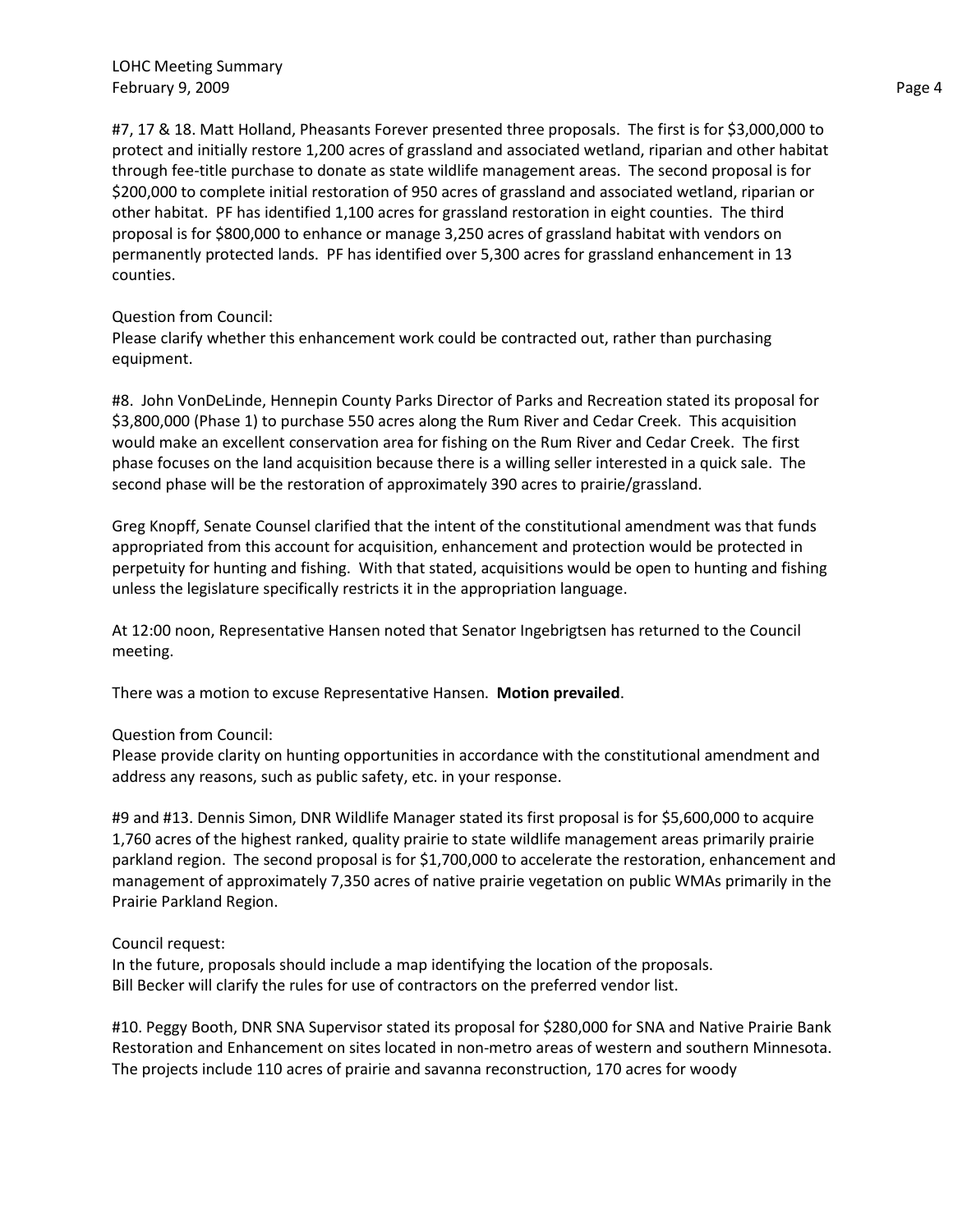encroachment removal on native prairie, 1,000 acres of prescribed burning, and 250 acres of other prairie management.

#11. Adam Robbins, St. Paul Parks and Recreation stated its proposal for \$217,000 on 33 acres of prairie and savanna habitat for restoration on land parcels located within the Mississippi River Critical Area and the Upper Mississippi River National Wildlife Refuge Important Bird Area.

#12. Jeff Perry, Anoka County stated its proposal for \$500,000 for restoration and \$500,000 for public access development is the second phase to restore approximately 390 acres to a prairie/grassland habitat and access development along the Rum River and Cedar Creek.

Council members inquired whether the presenters considered submitting their proposals to the legislature for consideration from the parks & trails fund, also established under the constitutional amendment. Senator Anderson commented that the Council should consider any proposals that relate to a genuine habitat improvement as long as it meets our criteria.

#15. John Alt, Washington County Parks stated its request for \$285,000 to restore and enhance 325 acres to diverse prairie/savanna environments throughout Washington County.

#16. John Moriarty, Ramsey County Parks and Recreation Department stated its proposal for \$259,000 to restore 128 acres of prairie in Battle Creek Regional Park and Rice Creek Regional Trail.

At 12:40 p.m., Senator Anderson moved to excuse Representative Hansen and Gunther to attend session. **Motion prevailed.**

#19. David Smith, Brandenburg Prairie Foundation stated its request for \$250,000 for enhanced restoration of 808 acres of the Touch the Sky Prairie Unit of the Northern Tallgrass Prairie National Wildlife Refuge located in Rock County in southwest Minnesota.

#20. Ed Quinn, DNR Parks and Trails stated its request for \$290,000 to accelerate prairie restoration in two state parks. The proposal consists of 292 acres of prairie reconstructed within Afton and Wild River state parks.

Mr. Landwehr closed by stating that he has certification from all the partners on meeting criteria established, but did not bring it the meeting. He also agreed to request each partner to forward maps of their proposals.

Mr. Kilgore thanked Mr. Landwehr for volunteering to coordinate this collaborative approach. It involved a lot of work and the Council is indebted to you for your work.

### **Wetland Conservation Priority Reports**

#21. John VonDeLinde, Anoka County Parks presented its proposal for \$2.25 million for a fee simple acquisition for protection of 304 acres of wetland-type habitat and creek corridor along the Rice Creek. The proposal would largely complete the acquisition of a 20-mile corridor of diverse, high quality habitat.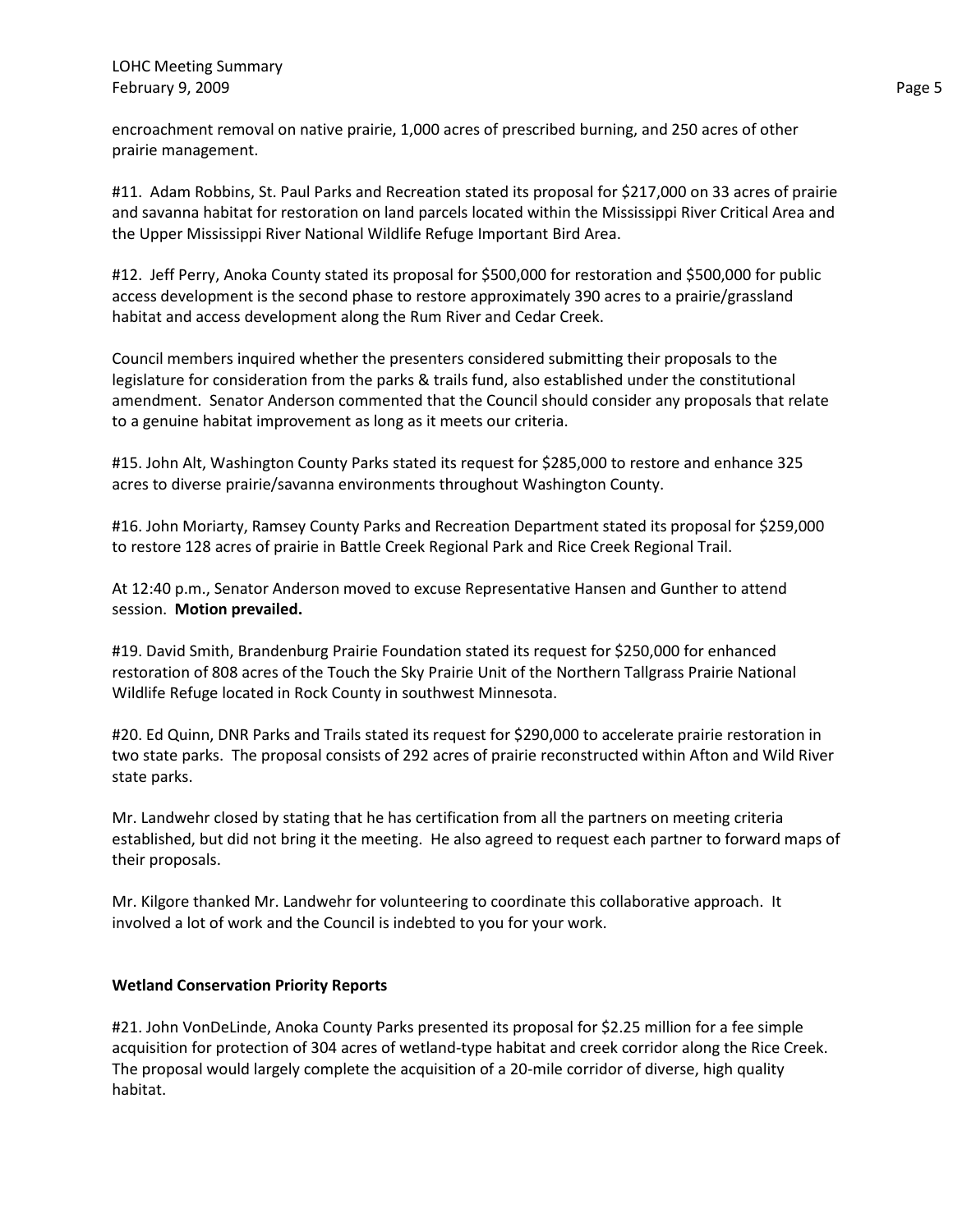#22. Jeff Broberg, Vice President, McGhie and Betts Environmental Services and Barry Drazkowski, Director, GeoSpatial Services, St. Mary's University presented a proposal for \$618,700 for detailed mapping, ground truthing, soil mapping and landowner outreach and survey in Olmsted County and a second phase for additional southeastern counties.

This proposal purpose would provide scientific research to better understand how to protect and enhance our habitats.

The Council consensus was that this proposal does not meet the constitutional charge of the fund and would be better suited for recommending to the LCCMR.

Ryan Heiniger, Coordinator for the Wetland Collaborative introduced the background and highlighted the process to develop this comprehensive proposal that has a great deal of urgency and is geographically situated.

Harvey Nelson briefly highlighted the history of national, state and regional wetland issues. Dennis Simon highlighted the strategic long-term goals for wetland restoration, protection, and enhancement as identified through completed plans.

At 1:35 p.m., Representative Hansen returned to the Council meeting.

#23. Bob McGillivray, The Trust for Public Land stated its proposal for \$6.5 million to acquire fee simple title to three parcels that would be permanently protected and are currently at high risk of development. The locations include a 400 acre parcel in Kandioyhi County, a 70 acre (fen) in Scott County, and a 200 acre parcel in Ottertail County.

#24. Jane Prohaska, Minnesota Land Trust stated its proposal for \$750,000 to complete 6-8 new conservation easements on 500-700 acres of important wetland and upland habitat within the edge of the prairie critical landscape. Our easements restrict development to protect all the conservation values on the site. Public use is by permission from the landowner.

#25 Kevin Lines, BWSR and Tim Kohler, NRCS stated their unique request of \$23,000,000 from the Heritage Fund to, in turn, leverage an additional \$33,000,000 of federal WRP funding during the next year. The RIM program and WRP programs have successfully enrolled 10,000 acres a year. These premier programs together could restore and enhance 12,000 acres of wetlands and give priority to the prairie pothole joint venture area. About 2/3 thirds of enrollees allow non-family members to hunt on their land with permission.

#26. Brad Nylan, Minnesota Waterfowl Association stated three proposals. The first is for \$100,000 to leverage another \$100,000 from NRCS to expand our current operation (one additional employee) to protect and restore priority wetland in the Prairie Pothole Joint Venture Area of Minnesota. #27. Mr. Nylan stated its second proposal for \$328,000 for preparation (engineering survey data for three WMAs and plans and specifications for future wetland restoration structures and access development. #28. Mr. Nyland stated its third proposal is for fee tile purchases of two parcels of land to roundout WMAs in Becker and Ottertail counties.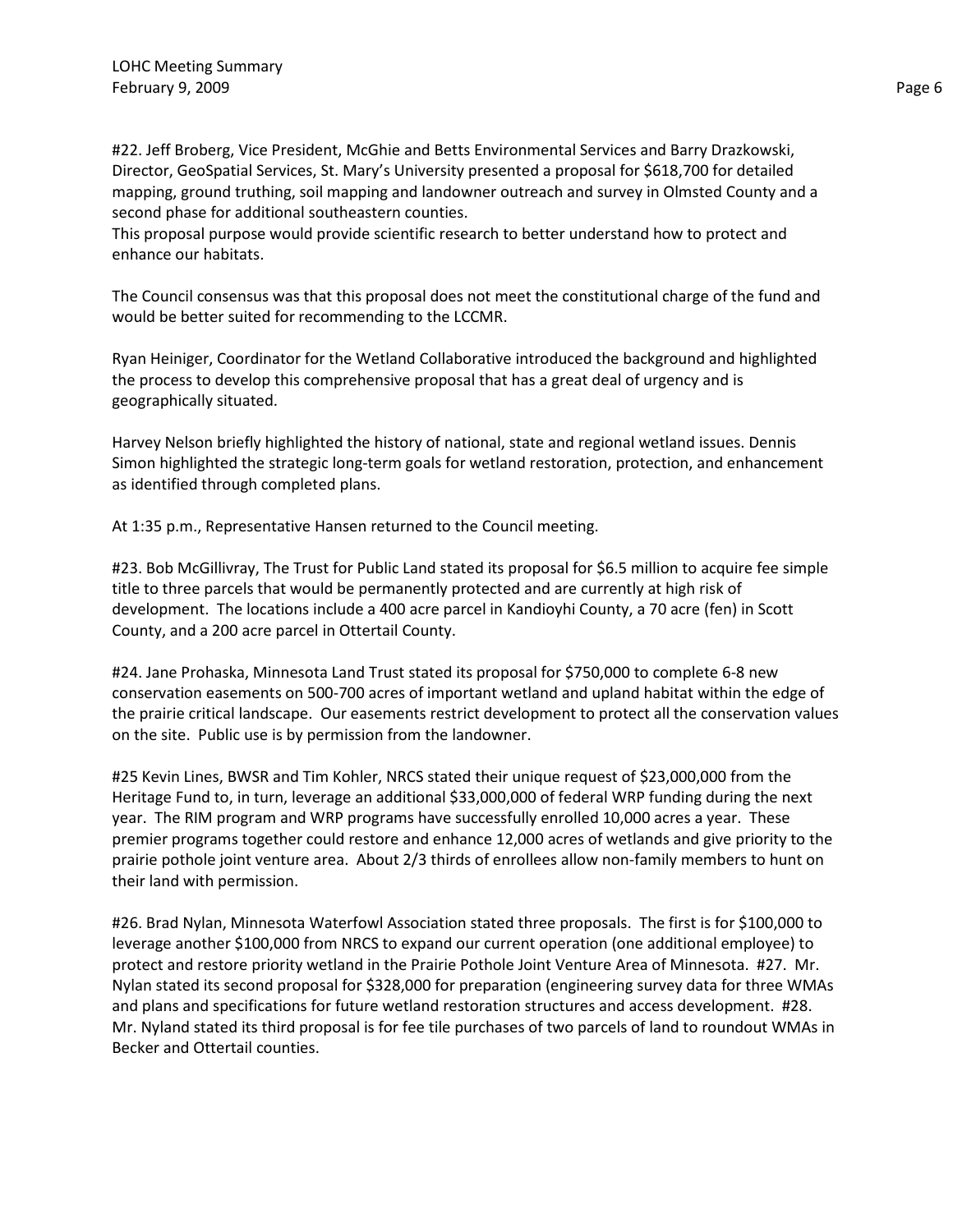#29. Dennis Simon, DNR Wildlife Manager stated its three proposals. The first is for \$8,060,000 for fee title acquisition of some of the priority parcels that will include 3,000 acres of new WMA. #30. The second proposal for \$41,000 is to accelerate wild rice lake assessments and follow-up treatments. #31. The third proposal includes shallow lakes assessments for \$1,450,000 for an additional 70 basins and in basin management on 10 shallow lakes within WMAs.

#32. John Schneider, Ducks Unlimited has three components. Its focus is on shallow lakes. The proposal is for \$28,000,000 for restoration projects on 18 shallow lakes. #33. The second proposal is for \$1.6 million to secure permanent conservation easements on 500 acres of unprotected shoreland on six lakes. #34. The third proposal is for \$900,000 to acquire and permanently protect one or more tracts to protect 150 acres of uplands and 40 acres of wetlands on shallow lakes.

#35. Deb Loon, Minnesota Valley National Wildlife Refuge Trust, Inc. stated its proposal for acquisition of 80 acres, restoration of 1,055 acres and enhancement of 49 acres wetland/upland habitat in the Blue Earth and Sibley counties.

#36. Joe Pavelko, Friends of the Minnesota Valley stated its proposal restore and enhance 657 acres of wetland and associated grasslands on WPAs within the Minnesota Valley Wetland Management District.

#37. Jim Leach, USFWS stated its proposal for a fee title project to accelerate acquisition of 1200 acres of grassland and wetland as wetland production areas in western and southern Minnesota.

#38. Sheldon Myerchin, USFWS Fish and Wildlife Partners Program stated its proposal for accelerating the technical and financial assistance program to landowners to restore or enhance wetland and upland wildlife habitat.

#39. Roger Ustipak, Cook Waterfowl Foundation, stated its proposal for funds that would be used for valuable lands that are offered for sale by auction because they need a quick sale.

The chair stated that the Council will seek counsel on whether we can appropriate state monies for use at auction sales versus the current state process for purchasing lands.

#40. John Roeschlein, Bois de Sioux Watershed District stated its proposal for funding to acquire lands needed to develop pools that will provide the wetland benefits of the project for the Redpath Project. This project is a large flood control project that will restore riparian wetlands to the area and provide spawning habitat for Northern Pike.

#41. Mr. Roeschlein, also stated a request for the North Ottawa Impoundment Project for \$3,000,000 to complete the phase of this project. This completed project will create wetland habitat benefits.

#42. John Elholm, Washington County stated its proposal for \$332,000 for restoration of a wetland complex in Lake Elmo Park Reserve.

#43. Matt Holland, Pheasants Forever, stated its proposal for \$163,000 for wetland and associated upland restoration/enhancement on public lands.